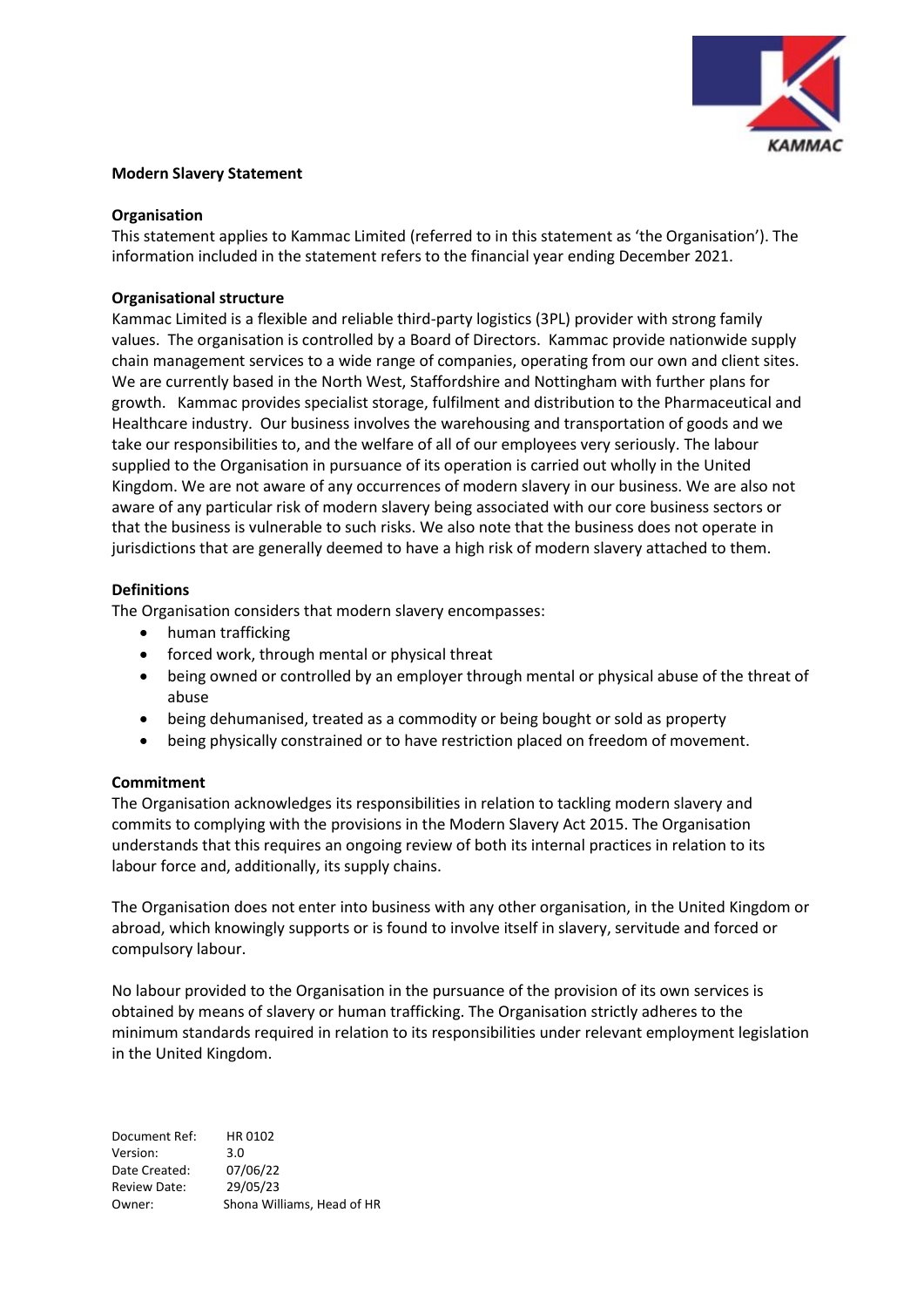

# **Supply chains**

In order to fulfil its activities, the main supply chains of the Organisation include those related to the warehousing and distribution of goods from various suppliers in the UK.

# **Potential exposure**

The Organisation considers its main exposure to the risk of slavery and human trafficking to exist via the supply of temporary agency workers through recruitment agencies. In general, the Organisation considers its exposure to slavery/human trafficking to be relatively limited.

### **Steps**

The Organisation carries out due diligence processes in relation to ensuring slavery and/or human trafficking does not take place in its organisation or supply chains, including conducting a review of the controls of its suppliers.

The Organisation has not, to its knowledge, conducted any business with another organisation which has been found to have involved itself with modern slavery.

In accordance with section 54(4) of the Modern Slavery Act 2015, the Organisation has taken the following steps to ensure that modern slavery is not taking place:

- We are committed to the prevention of all forms of Modern Slavery, both in our business and our supply chains.
- We make enquiries with our suppliers and contractors to ensure that they comply not only with our quality standards, but also with our values and ethics.
- We make these enquiries at the outset of a new supplier or contract relationship.
- We also regularly monitor our supply and customer markets for hints of modern slavery and human trafficking.
- It is our firm policy to question relevant suppliers and contractors, if pricing levels raise the suspicion that full and legal fair labour costs have not been factored in to any quotes or pricing.
- We have a zero-tolerance policy in relation to modern slavery and it is consequently our policy to discontinue the business relationship, should a supplier or contractor be found to be involved in activities or processes that amount to modern slavery.
- We conduct our business fairly, ethically and with respect to fundamental human rights.
- We have a Modern Slavery Policy which must be read and complied with if by people that work for, or on behalf of Kammac in any capacity including as: an employee, director, officer, worker, consultant, volunteer, supplier or service provider.

Document Ref: HR 0102 Version: 3.0 Date Created: 07/06/22 Review Date: 29/05/23 Owner: Shona Williams, Head of HR